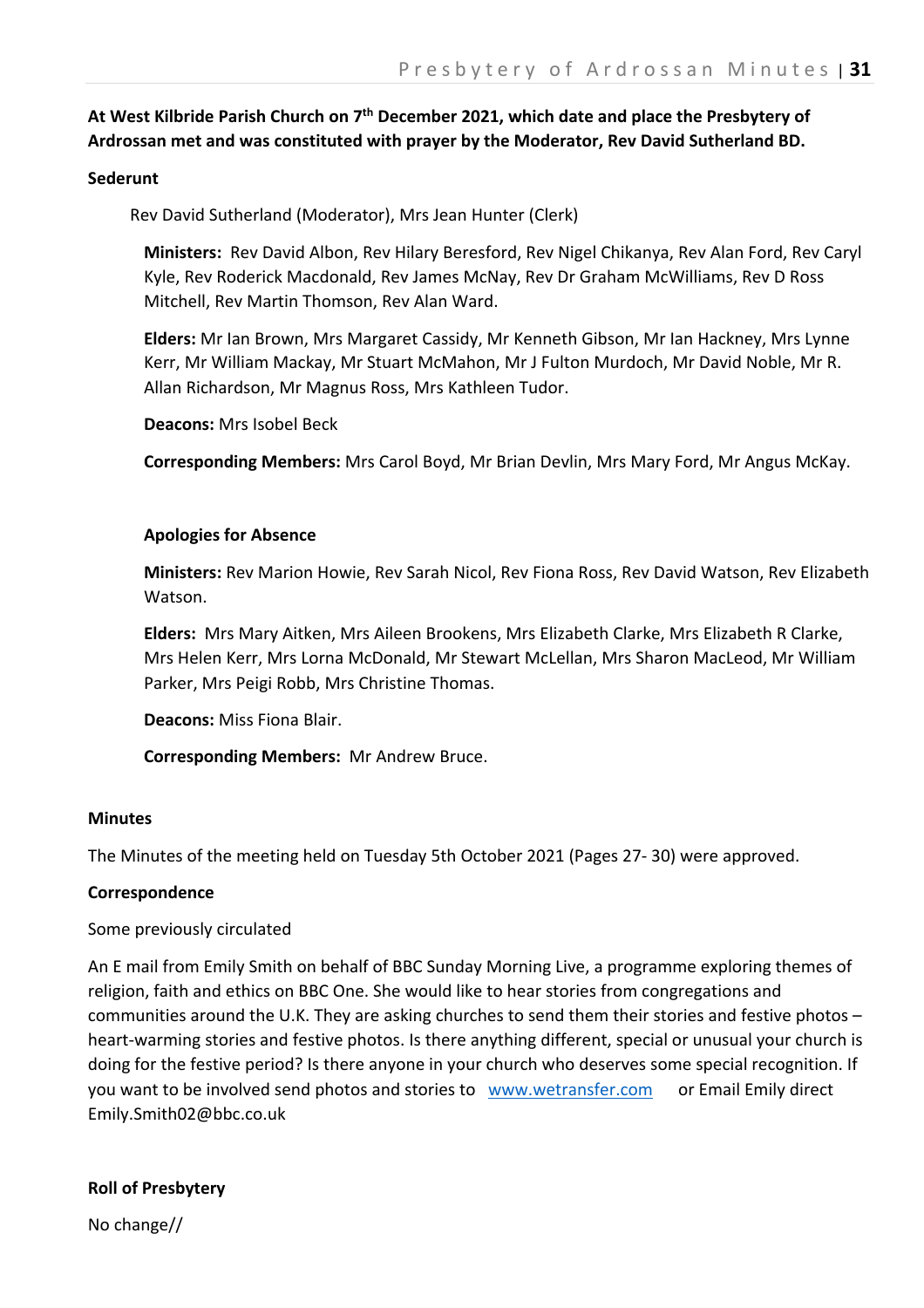//change

# **Order of Business**

Was as in the print.

# **OVERTURE UNDER THE BARRIER ACT Overture Amending the Church Courts Act (ACT III 2000)**

On behalf of Business Committee, Mrs Jean Hunter, Presbytery Clerk presented a report on the Overture and the changes to the document to make it more user friendly. The explanation of the Overture was contained within the General Assembly 2021 Remits booklet which had been previously circulated.

There were no questions or comments.

Presbytery then proceeded to vote on the Overture amending the Church Courts Act (ACT III 2000)

After an adjournment while the votes cast were counted by Mr Allan Richardson and Mrs Ailsa Morrison, Presbytery reconvened and the Clerk intimated the result.

APPROVE………………..24 DISAPPROVE……………2

Decision of Presbytery: Approve the amending of the Church Courts Act (ACT III 2000)

There was no comment to be added to the Return Form.

## **STANDING COMMITTEES**

## **REPORTS & DELIVERANCES**

**Business Committee**

## **Rev Roddy MacDonald, Vice-Convener gave a report and Presbytery approved the following deliverances:**

Presbytery:

- **1. Received** the report;
- **2. Noted** the paper from the Theological Forum on the Westminster Confession of Faith that had been circulated. As this paper was circulated at too short notice to be discussed at Presbytery level, individual presbyters were asked to respond by 31<sup>st</sup> December 2021 if they wished to do so. The Clerk was asked to write to the Theological Forum informing them that it had been too short notice for this to be fully discussed at Presbytery and Kirk Sessions.//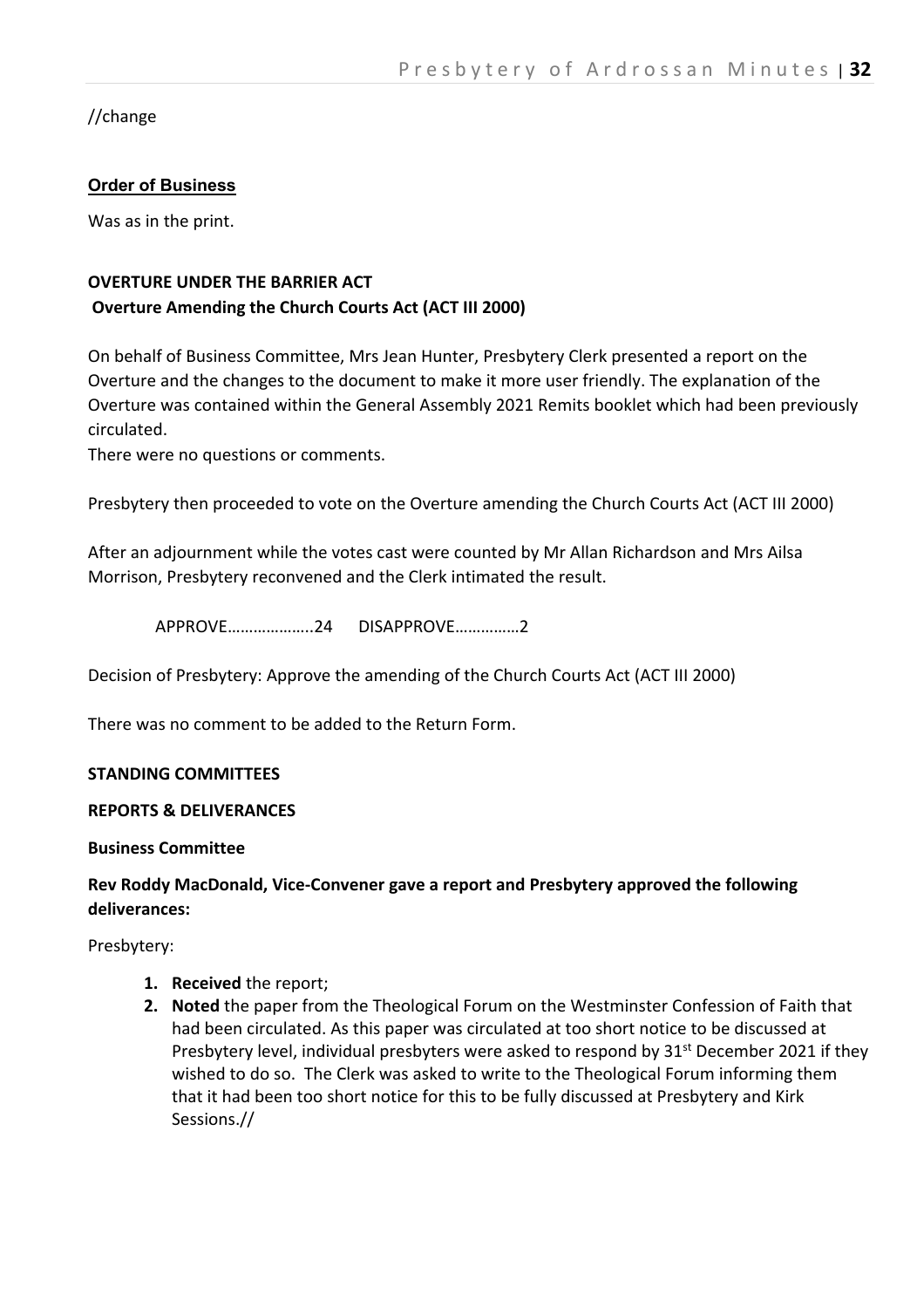//Sessions.

## **Appraisal Committee**

## **Rev James McNay, Convener gave a report and Presbytery approved the following deliverances:**

Presbytery:

- **1. Received** the Report.
- **2. Thanked** Kirk Sessions for completing the Presbytery Mission Plan survey sent to them from the Appraisal Committee.
- **3. Noted** that all Kirk Sessions are currently being visited about the Presbytery Mission Plan.
- **4**. **Noted** that Building Audits will be completed separately to visits to Kirk Sessions.
- **5. Noted** that Very Rev Martin Fair and Richard Lloyd have been appointed as Facilitators to assist with the formation of the Presbytery Mission Plan.

## **Mission Committee**

## **Rev Nigel Chikanya, Convener gave a report and Presbytery approved the following deliverances:**

Presbytery:

- **1. Received** the report;
- **2. Noted** that there were still some Gift Cards available for Milala Presbytery, our partner Presbytery in Malawi and encourage congregations within the bounds to promote the sale of the cards to raise funds and to continue to remember the congregations of Milala Presbytery in their prayers. Money from sale of cards to be sent to Mrs Christine Thomas, Presbytery Treasurer.

## **Ministries & Superintendence Committee**

## **Mr Ian Brown, Convener gave a report and Presbytery approved the following deliverances:**

Presbytery is asked to:

- **1. Received** the report:
- **2. Approved** the dates for the annual attestation and inspection of Rolls and Records are as follows:

Tuesday 15th February 2022 at 7.00 pm in Ardrossan and Saltcoats: Kirkgate Parish church; Wednesday 16<sup>th</sup> February 2022 at 2.00 pm in Largs: St. Columba's Parish Church; Wednesday 16<sup>th</sup> February 2022 at 7.00 pm in Dalry: St. Margaret's Parish Church; Thursday 17th February 2022 at a time to be confirmed in Arran: Brodick Parish Church.

- **3. Noted** that the check list for the Attestation of Rolls and Records will be circulated to all Session Clerks. There are number of changes to the document, the main one being that there will be appointment system to attend a church to present the books.
- **4. Noted** Safeguarding at 121 has produced a document on the requirements for face-to-face training. Our Presbytery trainer has indicated at this time all training will continue online. This document will be circulated later if it becomes necessary. The training dates for the first part of 2022 will be circulated to co-ordinators soon.//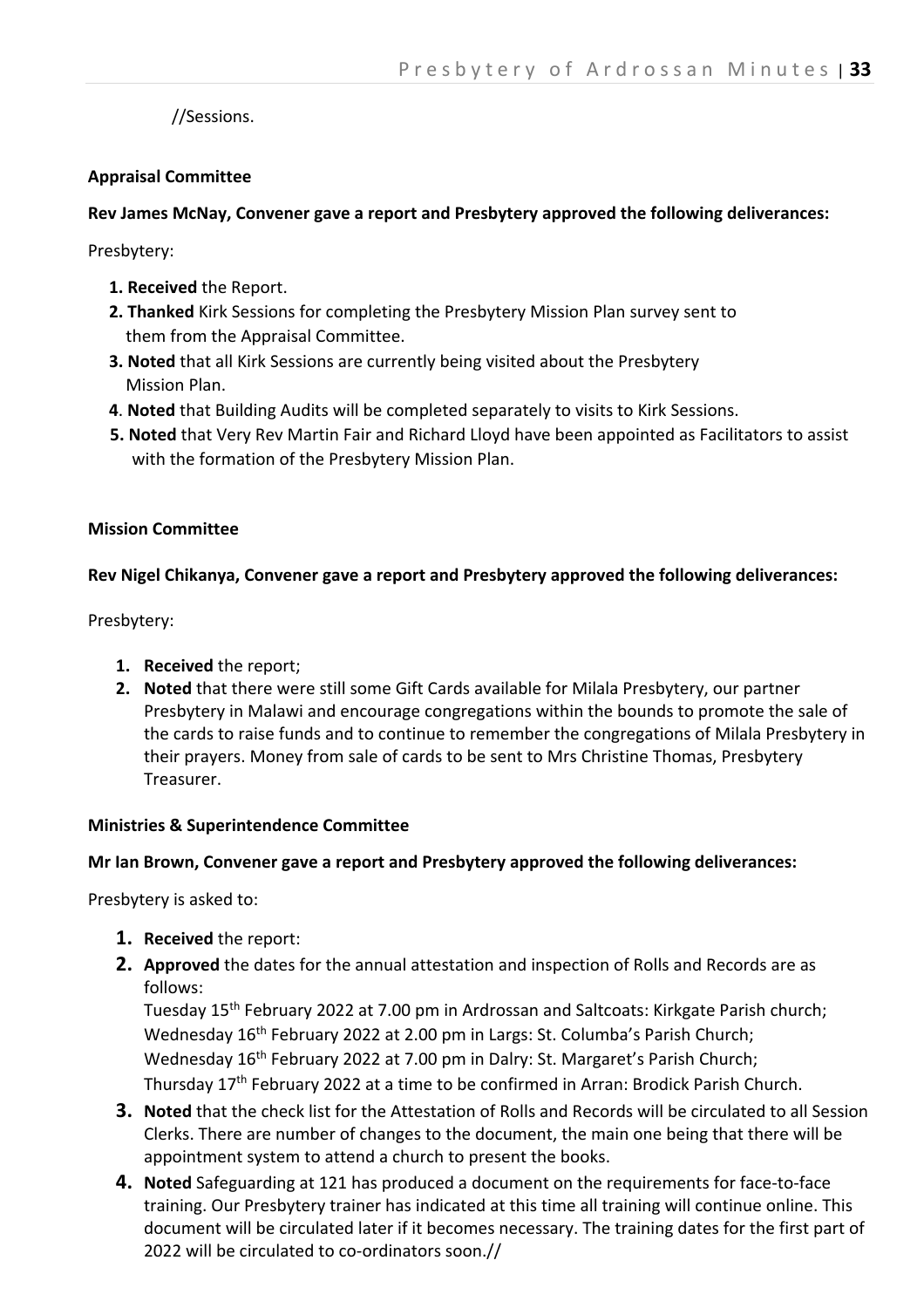//soon.

- **5. Noted** the result of the safeguarding survey which was not surprising, indicated most persons were self-suppling hardware and software and were self-taught. In Safeguarding, especially the lack of proper equipment and training is a severe hindrance to carrying out their work, as Safeguarding 121 are now requiring all forms to be electronically processed, scanned and transferred. We have taken advice on the minimum specification required for those such as Safeguarding co-ordinators to carry out their work. It is in the attached paper please share with your Ministers and Session Clerks for their attention. We are in discussion with a computer supplier to obtain a price for supplying suitable equipment and software, training is another requirement. It is understood building and commissioning equipment will be their donation to the project. We will report in the New Year once we have further information.
- **6. Noted** Safeguarding Training during 2021 there were 149 who undertook Volunteer training which included initial and refresher training, there were 13 from out-with. Kirk Session/Trustee training there were 65 with 2 from out-with. Panel training was 29 with 8 from out-with. A great deal of thanks is due to Fulton for organising and Fiona for delivering all the training.
- **7. Approved** the cancellation of the Local church Review 2021/22, as its continuation: (1) could potentially be prejudicial to the Appraisal Committee's work which requires to be completed by May 2022; (2) The continued uncertainty of the pandemic and the strong Scottish Government recommendation not to engage in large groups meeting inside would cause an issue in planning a timetable.

## **Finance and Stewardship Committee**

**Mr Fulton Murdoch, Convener gave a report and Presbytery approved the following deliverances:**

Presbytery:

- **1. Received the Report.**
- **2. Approved** the Kirk Session of Dalry: St Margaret's (120657) a dispensation to pay their 2022 Ministry and Mission allocation in two instalments in July and November 2022 (the same arrangement as agreed for 2021).

## **Adjournment**

**Presbytery adjourned to meet on Tuesday 1st February 2022 at 7.30pm within Ardrossan & Saltcoats: Kirkgate Parish Church for the conduct of Ordinary Business.**

**Business Committee to meet on Wednesday 19th January 2022 at 10.00am virtually on Zoom.**

## **Benediction**

The Moderator informed Presbytery that he would be moving to take up another charge and would be inducted to that charge on 20<sup>th</sup> January 2022.

Presbytery was then adjourned by the pronouncing of the benediction by Rev David Sutherland.//